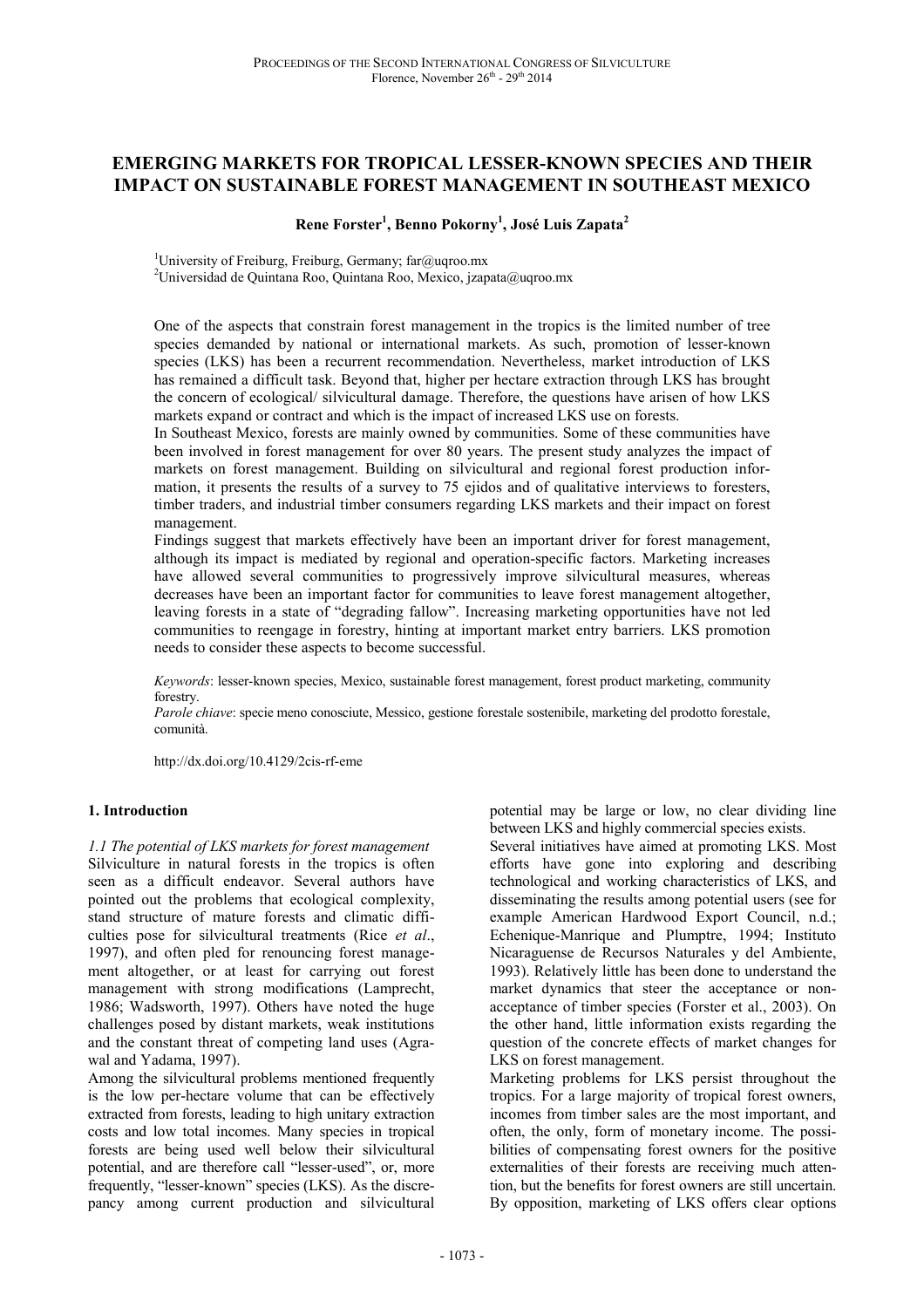for the improvement of forest-owner incomes as well as the possibility to improve silvicultural measures.

The present study sets out to contribute to a better understanding of how LKS become inserted in markets and how these dynamics affect forest management. Mexico as a country is well suited for analyzing the relation of tropical forest production and market dynamics, as it not only possesses a relatively long forest management tradition, but also has experienced clear modifications on its regional, national, and external forest product markets. Mexico also has the particularity that most of its forest operations are community-owned, making the present study a study on the possibilities to introduce community forestry management from the perspective of LKS marketing.

## *1.2 Materials and methods*

This paper builds on several complementary methods. In 2009 and in 2013, two surveys were carried out among the forest-owning communities. The first covered all 75 communities in the study region; the second was a random sample of the same universe, focused on detecting changes in these years. Thirty six expert interviews were carried out in 2012 and 2013 among representatives of forest-owning communities, foresters, logging entrepreneurs, wood traders, and governmental officers. The third instrument was archive and literature research. In public archives, the general production volumes and certain qualitative data were retrieved. In private archives, mainly in archives of community forest owners that also have established processing facilities, the evolution of individual production facilities was analyzed. To achieve the study goals, four basic analytical categories were established (see Figure 1) (see Porter, 1990).

# *1.3 Forests and forestry in Southern Quintana Roo*

The study region for the present study is the Southern part of Quintana Roo, Mexico. It covers a surface of 1.2 million hectares, of which approximately 75% have a forest cover. Southern Quintana Roo receives around 1300 mm of rainfall per year, leading to several formations of semi-dry tropical forests, which differ in the height of canopy, the degree of deciduousness, and the seasonal floods to which they are or are not exposed (Schmook *et al*., 2011). The dominant forest species are Manilkara sapota, Brosimum allicastrum, and Swietenia macrophylla (Pennington and Sarukhan, 1968).

In the study region, more than 95% of forest surfaces are owned by local communities, officially called *ejidos*. These ejidos own between 1.000 and 60.000 ha of forests. From a silvicultural perspective, a central characteristic of these forests is high species heterogeneity. Over 260 forest species have been counted in the study region. Furthermore, the largest part of species never reaches a DBH beyond 35 cms, rendering them unsuitable for conventional industrial processing like sawing and peeling. By contrast, these species have a large canopy cover, which hinders regeneration of the highly commercial light-seeking species (Galletti and Janka, 1983).

Silvicultural efforts in Quintana Roo must be regarded as seminal, but some general ideas about needed treatments have appeared in the last thirty years. They normally refer to the possibilities to regenerate mahogany, but increasingly to other commercial species like tzalam (Lysiloma bahamensis). These species are lightseeking and require forest gaps of a certain size to regenerate and grow into the forest canopy. The gaps created by felling of mature trees are not enough to guarantee this growth. If the gaps are too small, they will close above the young trees, which then will stall in the forest, with uncertain results. Until now, foresters have used the log yards created in the forest to promote regeneration, natural or planted. While it has been calculated that these yards may yield enough volumes to maintain the density of light seeking species in the forest, it is obvious that the full potential of the forest will not be used in this way. Therefore, several paths have been considered. They all imply a higher extraction of LKS, specifically those that do not reach minimum cutting diameters and grow around the trees to be felled (Flachsenberg, 1991).

# **2. Results**

*2.1 A chronology of forest production in Quintana Roo*  "Modern" commercial forest extraction in Southern Quintana Roo started as early as the  $16<sup>th</sup>$  century, when British loggers based in different places of the Yucatan peninsula started the exploitation of logwood, a highly valued timber used for the fabrication of dies (Bulmer-Thomas and Bulmer-Thomas, 2012; Camille, 1996). In the late  $19<sup>th</sup>$  century, the extraction of mahogany became an important economic activity in what today is Southern Quintana Roo, the study region. A third product would become important at the start of the  $20<sup>th</sup>$ century: chicle, a resin used as the base for chewing gum (Konrad, 1987). While the production of logwood would fade out in the first decades of the  $20<sup>th</sup>$  century, mahogany and chicle production increased for several decades. The first sawmills were established to process mahogany logs. Parallel to that, the extraction of lesser-known species for the production of railroad ties rose (Galletti, 1993).

Although information of extracted volumes and the destiny of production in that time are scarce, it can be said that in the 1960s, LKS species as a group were already produced in considerable volumes, often surpassing the volumes of meliaceae, which had stalled on around  $40,000 \text{ m}^3$  a year (Fig. 2).

While mahogany was being overexploited, the total extracted volume of all species remained below silvicultural potential. The total yearly production in the region reached approximately  $110,000$  m<sup>3</sup> a year, meaning an average extraction of less than  $0.2 \text{ m}^3/\text{ha}$ on the forest surfaces designated for extraction at that time (approximately 600,000 ha). The years after 1981 show a different picture (Figure 3). With strong production variations, past production levels were maintained in the 1980s, but a falling trend started in 1988, which continued throughout the 1990s and the new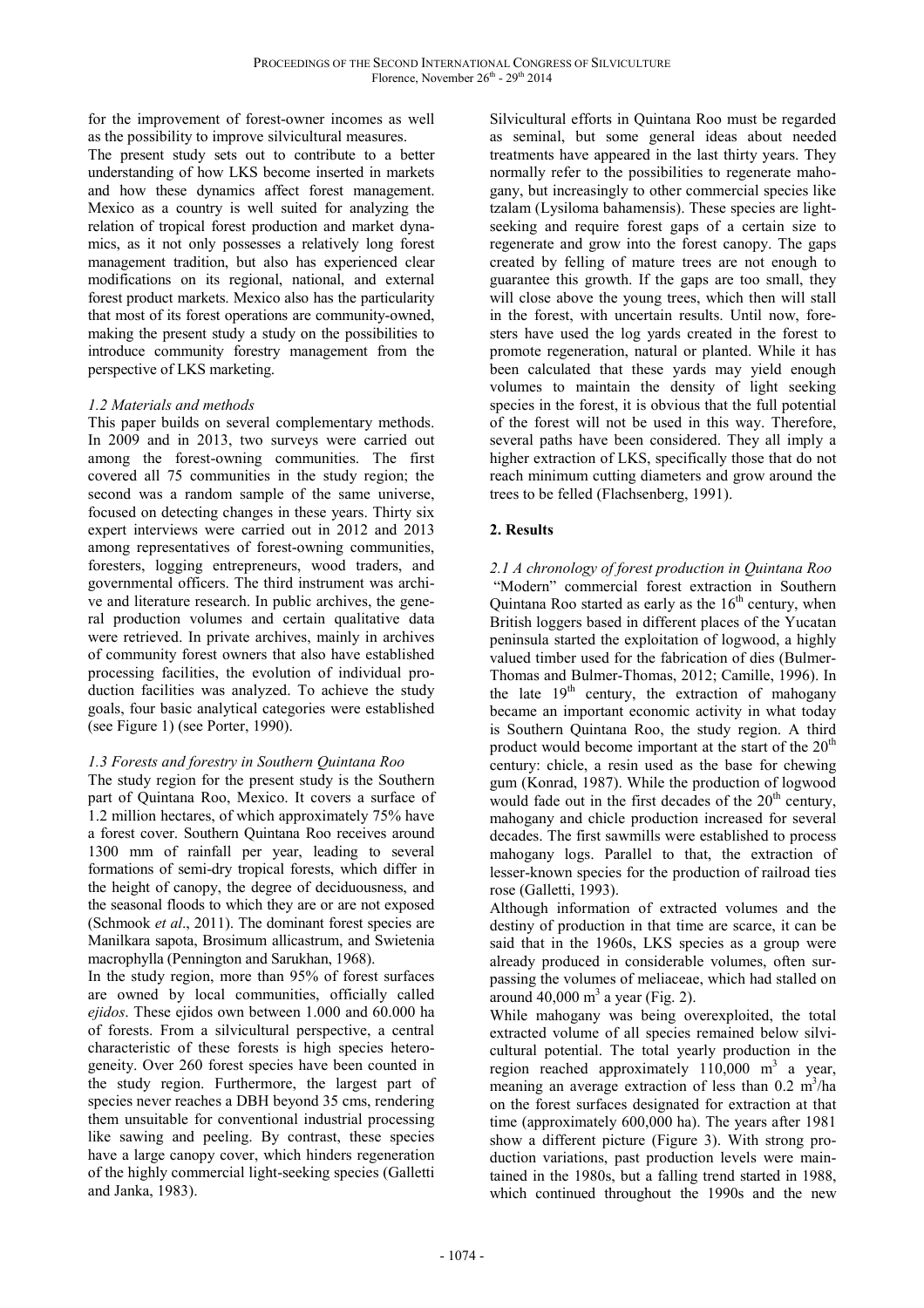century. Dividing the general trend into individual productions, it can be said that in these years, a complete conversion of LKS-productions occurred. The two main productions at the beginning of the 1980s, railroad ties and plywood, became insignificant in this time. By contrast, new production types emerged, namely the production of LKS lumber, posts, and charcoal.

### *2.2 Explaining production trends*

In the following, the degree to which the described production trends were determined by market factors will be explored. To this purpose, the above described production trends will be analyzed through the lens of interviewed experts, departing from the categories laid out in the analytical frame: the resource attributes, the attributes of regional production and trade, the form of market insertion, and the structure and demand attributes of target markets. Due to limited space, only two production trends can be explored here. For an extended text version, please contact the main author.

## *2.3 Railroad ties*

The greatest loss in production volumes in the last thirty years was in the railroad tie production. Railroad ties were the most important regional LKS product in the 1970s and 1980s, often exceeding  $50,000$  m<sup>3</sup>/year log equivalents. Production declined in the 1990s, disappearing in the new century. Railroad ties were produced in many ejidos of the study zone. Several studies have shown positive impacts of this production, in silvicultural terms (Flores, 1991) as well as in social terms (Hostettler, 1992).

The regional organization of railroad tie production and trade was strongly determined by the main client, the national railroad company. This government-owned company had a de facto monopoly in all long-distance railroad transport, and as such, was the only important buyer for ties at a national level. A two level structure had been set up to provide the company with ties. Ferronales, the national railroad company, distributed regional orders among several second-level ejido organizations, called Uniones de Ejidos.

These Uniones de Ejidos would then distribute the orders among ejidos. Ejidos then would distribute this amount among their members. Prices would be set by Ferronales according to cost-studies, and often adjusted to inflation rates from one year to the other. No money was advanced for the tie cutters, only for the transport of ties. The whole market structure changed when Mexican governments adopted neoliberal policies in the 1980s and 1990s. An important element of these policies was the privatization of several state-held companies. Ferronales, too, was listed for privatization and sold to private companies. As these companies started to buy railroad ties, the rules changed radically. Instead of fixed prices that were reviewed every year, ties were now bought through bidding, confronting communities to large wood processing companies in other Mexican regions.

Additionally, producers were now expected to take over several supplementary production steps in the tie production, most notably, the impregnation and the leveling and boring of the ties. Furthermore, the new companies expected the delivery of ties at the railway stations, leaving road transport to the suppliers. Finally, new quality standards were introduced.

Communities were ill-prepared regarding most of these changes. They had depended on a buyer that practically had taken over the product at the community site and that had carried out most operational and administrative tasks. In this case, market changes were so radical and so fast that ejidos were without a chance to continue supplying ties. Beyond that, no efforts whatsoever were made by governmental entities to increase the ejido possibilities to adapt to the new circumstances.

## *2.4 Posts*

In the growing touristic centers in the Northern part of Quintana Roo, a large number of rustic constructions, like beach huts, cabins, verandahs, piers, and large palm roofed halls, used as restaurants, meeting point, receptions, etc., is being built. In earlier years, the materials for these constructions, mainly posts and roofing material were informally sourced from the immediate hinterland of touristic cities like Cancun. With increasing state control over timber transport, informality ceased, and the demand went south, were the communities with officially sanctioned forest management plans are located.

The main hurdles for this development were of bureaucratic nature. Forest management had for long time worked under the premise that only trees with a minimum diameter of 35 cms could be extracted. The new market required trees that were well below this diameter. As described above, most species in the region never reach diameters beyond 35 cm dbh. It took several years before the official forest authorities accepted the required changes in forest management plans. While the market for posts prefers certain species above others, especially when speaking of posts with lengths above 10 m, most species with a specific gravity beyond 0.7 will be taken. Therefore, this market is able to absorb a large number of species. As such, it is a market that allows several forest operations to implement certain silvicultural measures.

This market can be said to have grown "naturally". No promotion measures were developed, no technological backstopping occurred, nor has there been an engineering support for the rustic construction, for example regarding hurricane resistance, and neither has there been an effort to make the whole value chain more efficient, for example through improved felling, logistics or transportation.

As such, it is not surprising that production has stagnated on a relatively low level, well below the regional silvicultural possibilities.

# **3. Result summary**

Changes in production volumes normally have several different drivers. These influences are recapitulated in Table 1.

As can be seen, markets do have an important influence on production levels. Nevertheless, it is obvious that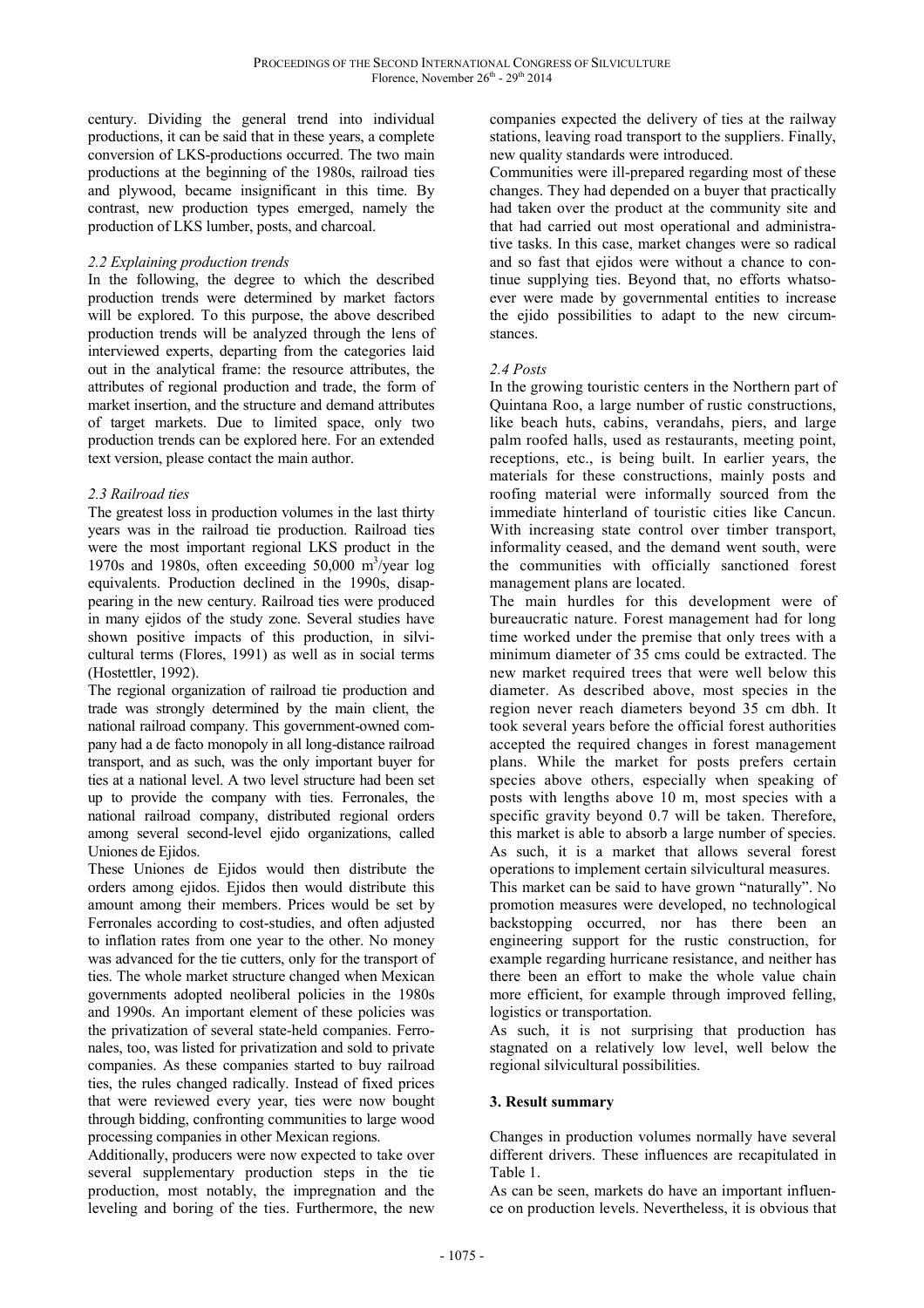demand alone without the mediating agency of ejidos and other regional actors would not be enough to increase forest production.

### *3.1 Effects on forest management*

Here, the impact of markets on forest management is explored. In the region, there are several possible effects of markets on forest management, which are summarized in table II. An increase in market pressure or market opportunities will normally lead to increased forest production, but an increased forest production does not necessarily lead to an improved forest management/ improved conditions of the forest, but also to its deterioration. The same can be said of market pressure decreases. Improvements and deterioration at the level of the forest resource or forest management may be different according to the cause. Market increases may lead to overexploitation, whereas market decreases might entail land-use changes or the division of the community forests among individual community members.

Due to the chosen methodology, not all of these paths could be considered in the present study. Instead, the main tendencies at the level of forest management were defined, and their relation to changes in production explored. At the regional level, two opposing ground tendencies have characterized forest management in the last four decades. On the one hand, communities with forest management plans have continuously improved their management practice. On the other hand, a large number of ejidos has abandoned forest management during this time lapse. The reduction of ejidos involved in forest extraction has been constant, but increased after 1989. Of 75 ejidos, only 15 were never engaged in forest extraction. 14 aborted forest extraction before 1980. After 1989, another 34 ejidos left their engagement in what had become formal forest management. Figure 4 depicts the later phase.

This curve resembles the production decrease shown in Figure 3. In both curves, the descent starts at the end of the 1980s, and continues to fall throughout the years. It was shown that the volume contraction can be explainned to a large degree through market drivers. In the next step, the impact of forest production changes on the evident changes in forest management has to be analyzed.

#### *3.2 Impact of forest production increases*

This path has been implemented in two ways. First, increased market incomes of forest ejidos allow carrying out supplementary silvicultural measures. Second, the increased extraction of posts for construction, or their utilization for charcoal production may directly be used as a silvicultural measure to improve the regeneration possibilities of helophytic species, as described above. Regarding the first point, most interviewees in in currently active ejidos agreed that the increased incomes were an important benefit from LKS marketing. These incomes in part covered operational fix costs and in part were distributed among community members. Second, interviewees mentioned benefits in form of wages. The demand of LKS wood increases labor requirements in a region where cash income possibilities are rare. All

these elements increased the communities´ interest in improving silvicultural measures.

As of the silvicultural impact of LKS extraction, there are clear differences among ejidos. As mentioned above, there exists a consensus about the necessity to create larger gaps in the forests in order to be able to promote the regeneration of highly commercial species, in particular, mahogany. There are clear differences among community forest operations regarding this goal. While some ejidos have achieved extracting posts where also the industrial timber is extracted, most ejidos regard these two operations as independent, therefore not receiving the silvicultural benefit of post extraction.

On the other hand, negative impacts on the forest resource were not mentioned. The main case regarding this point would be the production of tzalam, whose levels have reached silvicultural potential in some ejidos, and the risk of overexploitation becomes real. Nevertheless, here, a set of forest management institutions is in place at several levels that prevent such an option or at least make it difficult.

# *3.3 Impact of forest production decreases*

Production decreases seem to be related to the abandonment of forest management by several ejidos. The survey did not allow quantifying this relation, as respondents in ejidos, especially young, could not determine clearly the main reason their communities had had to abandon forest extraction/management. Nevertheless, from these explanations and from qualitative interviews, four distinct exit paths can be identified. In some cases, these paths overlap in one ejido.

Contracting demand: several ejidos, especially smaller, were very dependent on railroad tie or LKS plywood log production, and, when demand for these products collapsed, were not able to switch to other products.

- Overharvesting: in some ejidos, extraction was not sustainable, and sooner or later led to the exhaustion of mahogany.

- Internal conflicts: for several ejidos, the exit came with internal conflicts over the handling of forest extraction.

- State penalties: as the state´s coercive power and its willingness to exercise it against ejidos increased in the 1990s, several ejidos got penalties for even small malpractices. Often, the penalty was a production ban of several years (five to ten), after which an ejido had to repeat all steps to get forest management approved from the state, confronting entry barriers that no ejido was able to surmount.

This means that while market had an important impact on the exit of communities from forest management, this was not the only factor. Nevertheless, an educated guess would lead to approximately 60% of ejidos having abandoned forestry because of market problems.

Abandoning forestry had several impacts on community forests. Normally, it implied the breakdown of institutions that had regulated the access and intensity of forest use. Therefore, very often a kind of "internal openaccess" space evolved, which each community member entered to obtain own products, leading to an informal overexploitation of the remaining stocks. Furthermore, in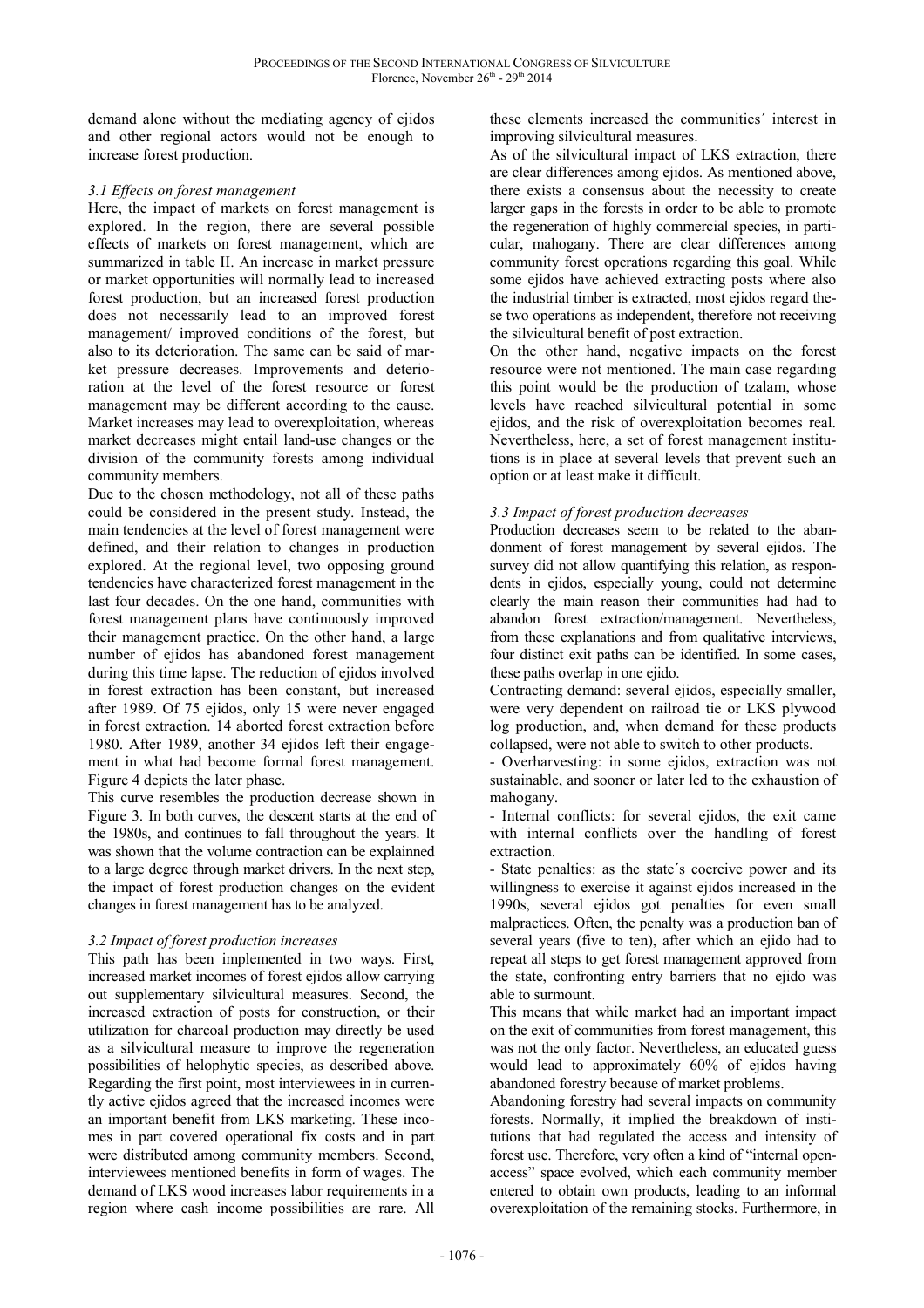the 1990s, many communal assemblies voted for dividing the community forest into individual parcels, which then were often treated as agricultural surfaces.

#### **4. Discussion and conclusions**

Markets do have an impact on forest management. In the present study, this impact is positive, this is, market growth leads to better forest management, while market contraction leads to its weakening. This impact is not direct, but mediated by several factors. Neither is this impact consistent: the characteristics of the market itself as well as the characteristics of the forest operation modify the effects of markets. External actors may have a crucial importance for the form a community inserts in markets, and therefore, on their benefits or damages. Growing marketing possibilities do not necessarily have the opposite impact as decreasing marketing possibilities. While market contraction forced several communities to give up forest management, market increases did not allow new communities to enter this activity.

This could be related to the dimension of changemarket-related contractions of production were clearly larger than market-related production growths - but most probably are also related to market entry barriers which cannot be surmounted at present. At the regional level, the impact of markets is mediated by several factors. The central mediating factor for the study region and the study time is a set of forest management institutions that, while far away from working perfectly, prevent increases in marketing possibilities from leading to overexploitation. While these institutions are in place for market-related increases, there are no institutions in place to prevent the negative outcomes of market-related decreases, as these negative outcomes are much more difficult to grasp and to control.

At the individual ejido level, two parameters seem central to understand the impact of markets. On one hand, the resource endowment of a community sets a central key for its forest management potential. To translate this potential into a real engagement in forest management, the community´s agency becomes important.

Table 1. Production drivers.

| Product       | <b>Production Tendency</b>             | Driver                                                                                                                                                                                                                                                                                    |  |
|---------------|----------------------------------------|-------------------------------------------------------------------------------------------------------------------------------------------------------------------------------------------------------------------------------------------------------------------------------------------|--|
| Mahogany      | Stabilizing at a low level             | Past overuse<br>Export markets allow better prices for lumber                                                                                                                                                                                                                             |  |
| Railroad ties | Imploded at regional level             | Profound market changes in the wake of neoliberal reforms that led to<br>product requirements which ejidos could not fulfill                                                                                                                                                              |  |
| Plywood       | Strongly reduced at regional<br>level  | Increased imports in the wake of new trade policies that led to the<br>closure of plywood mills                                                                                                                                                                                           |  |
| LKS lumber    | Growing in ejidos that own<br>sawmills | Market growth<br>Increasing market proficiency of regional producers and traders<br>Some international demand for certified lumber                                                                                                                                                        |  |
| LKS posts     | Growing in larger ejidos               | Governmental control of markets: increasing penalties on informally<br>produced posts benefits ejidos with management plans                                                                                                                                                               |  |
| Charcoal      | Growing in some ejidos                 | Increasing national and international demand<br>Stagnating production in several important producer regions<br>Foresters in the region are convinced this is a necessary product for<br>successful silviculture<br>Slow acceptance of charcoal production from permit-issuing authorities |  |

| Table 2. Alternative impacts of markets on forests. |  |  |
|-----------------------------------------------------|--|--|
|                                                     |  |  |

|                                              | Variable                          |                   |                                                                                                                                                                                                                              |  |
|----------------------------------------------|-----------------------------------|-------------------|------------------------------------------------------------------------------------------------------------------------------------------------------------------------------------------------------------------------------|--|
|                                              | Market pressure/<br>opportunities | Forest production | Impact on forests/forest management                                                                                                                                                                                          |  |
| Possible direction<br>change                 | Increase                          | Increase          | Improve<br>- New communities engage in forestry<br>- Improvements in forest management<br>- Improvements in other resource-related variables<br>Deteriorate<br>- Overexploitation<br>- Extraction-related degradation        |  |
| direction of change<br>$_{\textit{OSSible}}$ | Decrease                          | Decrease          | Improve<br>- Non-directed ecological restauration<br>- Reduced impact of logging<br>Deteriorate<br>- Communities abandon forest-management<br>- Land use changes<br>- Forest property division<br>- Silvicultural stagnation |  |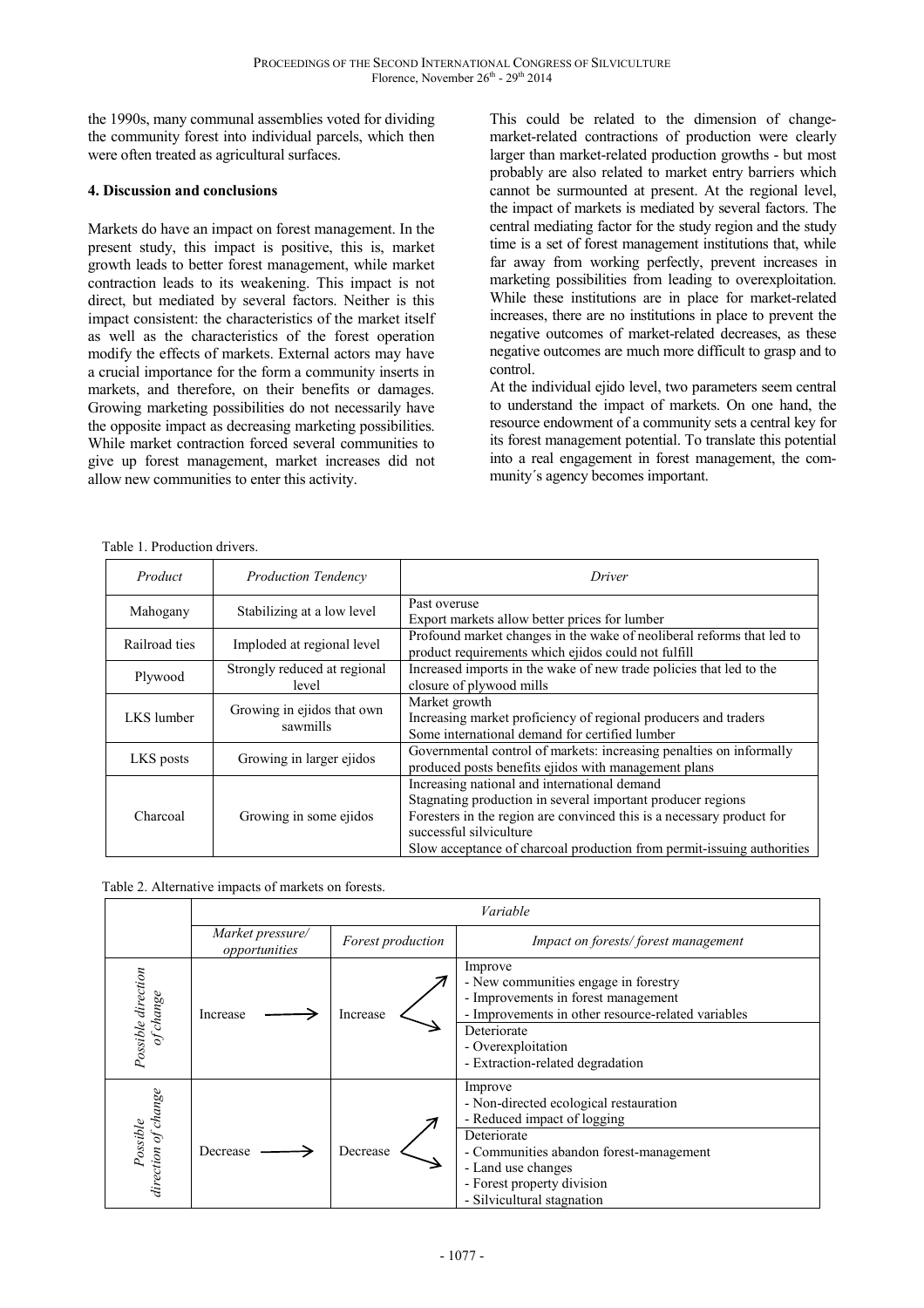

Figure 4: Number of Ejidos Involved in Forest Extraction. Source: survey.

2008

 $10$ 5  $\circ$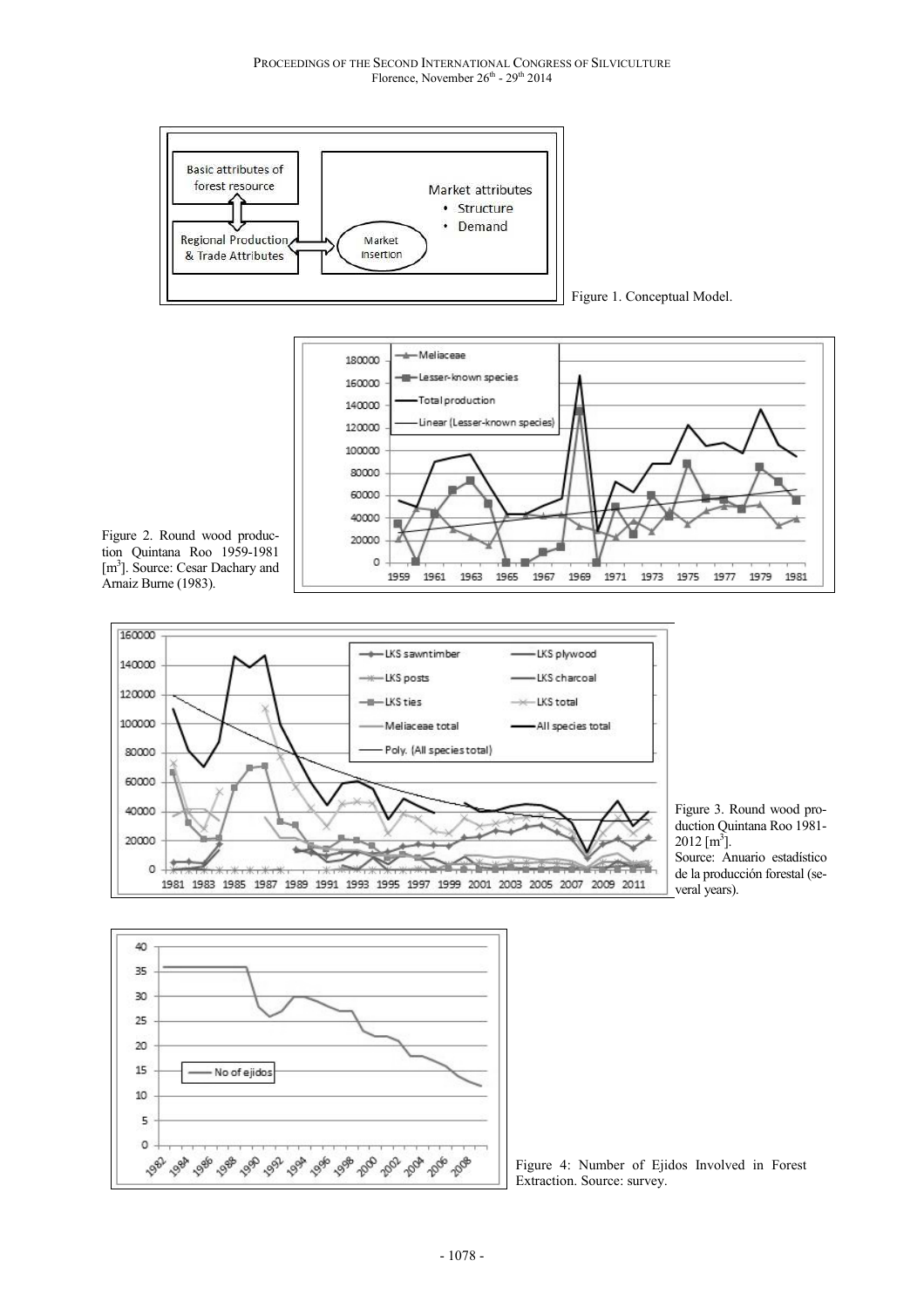#### **RIASSUNTO**

### **Mercati emergenti per specie tropicali meno conosciute e loro impatto sulla gestione forestale sostenibile nel sud est del Messico**

Uno degli aspetti vincolanti la gestione forestale nei tropici è il numero limitato di specie botaniche richieste dai mercati nazionali ed internazionali. Per questo, la promozione all'uso di specie meno conosciute è spesso raccomandata. Tuttavia, l'introduzione delle specie meno conosciute ai mercati e' rimasto un compito difficile. Inoltre la maggiore estrazione per ettaro causata dal taglio aggiuntivo delle specie meno conosciute ha causato preoccupazione per possibili danni ecologici/selvicolturali. Quindi sorge la domanda di come occorrano l'espansione e la contrazione del mercato delle specie meno conosciute e quale sia l'impatto sulle foreste di un uso elevato di specie meno conosciute. Nel sud est del Messico le foreste sono appartenenti a comunità Alcune di queste comunità sono coinvolte nella gestione forestale da oltre 80 anni. Questo studio vuole analizzare l'impatto dei mercati sulla gestione forestale. Contando su informazioni inerenti alla silvicoltura e produzione forestale regionale, raccoglie i risultati di un sondaggio fatto su 75 ejidos (comunità) e interviste qualitative a operatori forestali, commercianti del legno e industriali del legno riguardanti il mercato di specie meno conosciute e l'impatto di questi nella gestione forestale. Ricerche suggeriscono che i mercati sono effettivamente stati importanti strumenti per la gestione forestale, anche se il loro impatto e' stato mediato da fattori regionali dipendenti da operazioni specifiche.

Aumenti nel marketing hanno permesso a molte comunità di migliorare progressivamente misure di silvicoltura, mentre una diminuzione ha contribuito a spingere le comunità, a lasciare completamente la gestione forestale, lasciando le foreste in uno stato di degrado e abbandono.

L'aumento di opportunità di marketing non ha indotto le comunità a rilanciare l'afforestazione, suggerendo importanti barriere di rientro. La promozione delle specie meno conosciute necessita di tenere conto di questi aspetti perché possa avere successo.

#### **BIBLIOGRAPHY**

Agrawal A., Yadama G., 1997 – *How do Local Institutions Mediate Market and Population Pressures on Resources? Forest Panchayats in Kumaon, India.* Development and Change, 28 (3): 435-465. http://dx.doi.org/10.1111/1467-7660.00050

American Hardwood Export Council. (n.d.). *American Hardwood Export Council Branching Out to Serve You*.

Bulmer-Thomas B., Bulmer-Thomas V., 2012 – *The Economic History of Belize: From the 17th Century to Post-independence*. Cubola Books, pp. 214. Retrieved from http://books.google.com/books?id=Uf5GMwE ACAAJ&pgis=1

- Camille M.A., 1996 *Historical Geography of the Belizean Logwood Trade*. In: *C*onference of Latin Americanist Geographers, Tegucigalpa: CLAG, pp. 76-86.
- Cesar Dachary A., Arnaiz Burne S.M., 1983 *Estudios socioeconomicos preliminares de Quintana Roo. Sector agropecuario y forestal (1902-1980)*. Puerto Morelos, Quintana Roo.: Centro de investigaciones de Quintana Roo, A.C. [CIQRO], Vol. 1: 370.
- Echenique-Manrique R., Plumptre R.A., 1994 *Guía para el uso de maderas de Belice y México.* Mexico City: Universidad de Guadalajara, Consejo Británico, Universidad de Oxford, LACITEMA, pp. 160.
- Flachsenberg H., 1991 *Aprovechamiento, Regeneration y Sostenbilidad*. Una contribución a la discusión sobre el porvenir del manejo forestal en areas forestales permanentes de Quintana Roo.
- Forster R.A., Albrecht H., Belisle M., Caballero A., Galletti H., Lacayo O., Ortiz S., Robinson D. Barnett C., Eaton K., 2003 – *Forest communities and the marketing of lesser-used tropical hardwoods in Mesoamerica*. Mexico City: Editorial Ducere, p. 149.
- Galletti H.A., 1993 *Actividades Forestales y su Desarrollo Historico*. In: C. de I. de Q. Roo (Ed.), Estudio Integral de la Frontera Mexico-Belice Chetumal, Quintana Roo: Talleres de Ferrandiz, pp. 131-198
- Galletti H., Janka H., 1983 *Lineamientos de Política Forestal y Propuesta de Acción para el Estado de Quintana Roo.* México, D.F.
- Hostettler U., 1992 *Sozioökonomische Stratifizierung und Haushaltsstrategien. eine Untersuchung zur Wirschaft der cruzob Maya des Municipio Felipe Carrillo Puerto, Quintana Roo, Mexiko*. (A. Glägi, W. Marschall, & H. Znoj, Eds.) *Arbeitsblätter des Instituts für Ethnologie der Universität Bern* Bern: Institut für Ethnologie, p. 67.
- Instituto Nicaraguense de Recursos Naturales y del Ambiente, 1993 – *Preservacion de 34 Maderas Nicaraguense.* pp. 142.
- Konrad H.W., 1987 *Capitalismo y Trabajo en los Bosques de las Tierras Bajas Tropicales Mexicanas: el Caso de la Industria del Chicle*. Historia Mexicana*, 36 (3):* 465-505.
- Lamprecht H., 1986 *Silvicultura en los trópicos.* Hamburg: Verlag Paul Parey, pp. 335.
- Pennington T.D., Sarukhan J., 1968 *Manuales para la identificación de los principales Arboles tropicales de México.* Mexico D.F., Instituto Nacional de Investigación Forestales, pp. 413.
- Porter M., Jaeger A., (n.d.) *Wettbewerbsvorteile (German translation of Competitive Advantage)* Frankfurt Main: Campus Verlag, pp. 688.
- Rice R.E., Gullison R.E., Reid J.W., 1997 *Can sustainable management save tropical forest?* Scientific American, 276 (4): 44-49. Retrieved from http://cat.inist.fr/?aModele=afficheN&cpsidt=1074629 2. http://dx.doi.org/10.1038/scientificamerican0497-44
- Schmook B., Palmer Dickson R., Sangermano F., Vadjunec J.M., Eastman J.R., Rogan J., 2011 – *A step-wise land-cover classification of the tropical forests of the Southern Yucatán, Mexico.* International